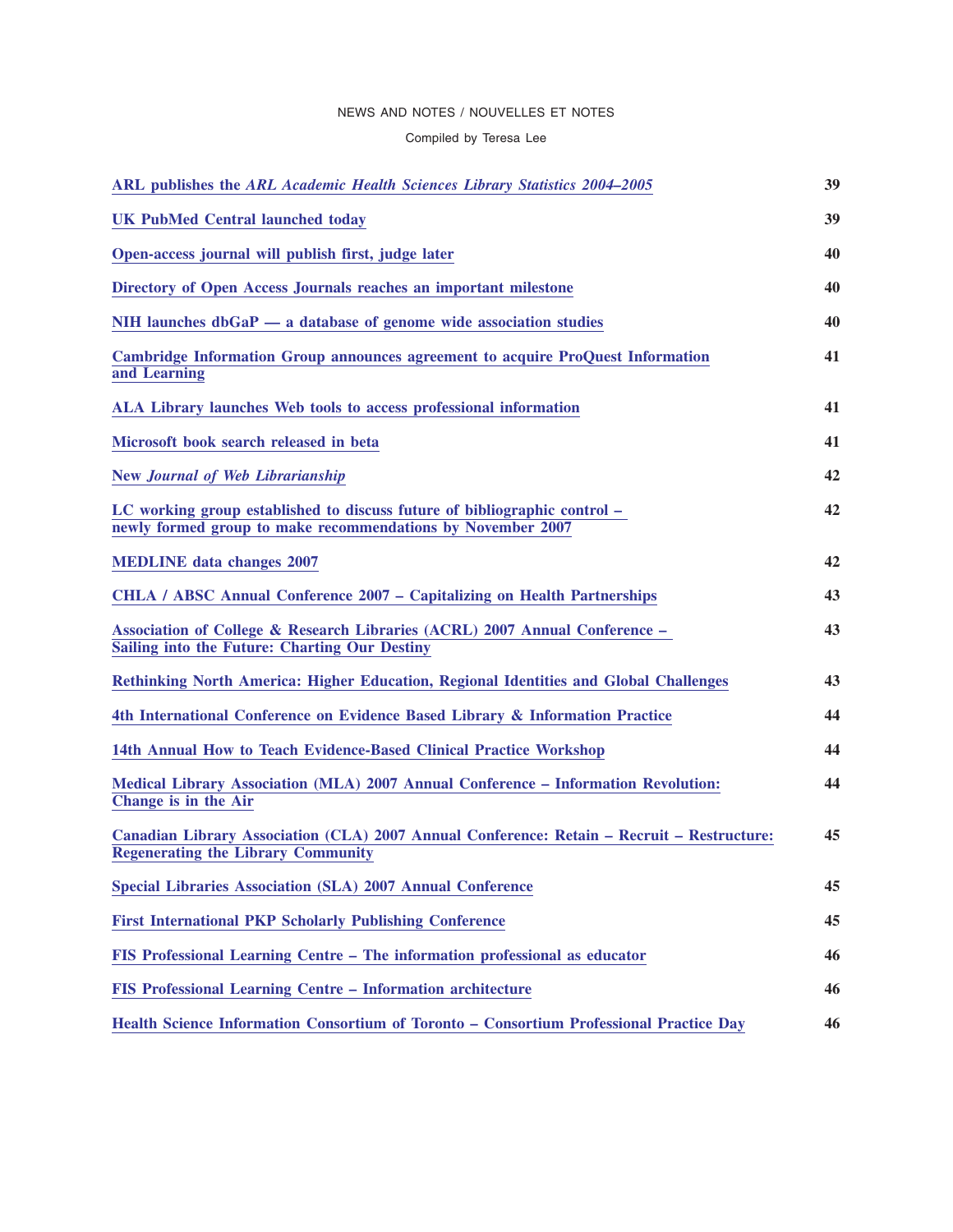# **NEWS AND NOTES / NOUVELLES ET NOTES**

## **ARL publishes the** *ARL Academic Health Sciences Library Statistics 2004–2005*

The Association of Research Libraries (ARL) announced the availability of the *ARL Academic Health Sciences Library Statistics 2004–2005*. This publication presents compilations and rankings of data that describe collections, expenditures, personnel, and services in 67 medical libraries at ARL member institutions throughout North America. For more information about the ARL Academic Health Sciences Library Statistics or to download the data files or a PDF of the publication, please visit <http://www.arl.org/stats/annualsurveys/arlstats/>.

# **UK PubMed Central launched today**

### [http://www.jisc.ac.uk/news/stories/2007/01/news\\_ukpubmedcentral.aspx](http://www.jisc.ac.uk/news/stories/2007/01/news_ukpubmedcentral.aspx)

Starting on 8 January 2007, scientists will be able to access a vast collection of biomedical research and to submit their own published results for inclusion in a new online resource. Based on a model currently used by the US National Institute of Health, UK PubMed Central (UKPMC) will provide free access to a permanent online archive of peer-reviewed research papers in the medical and life sciences.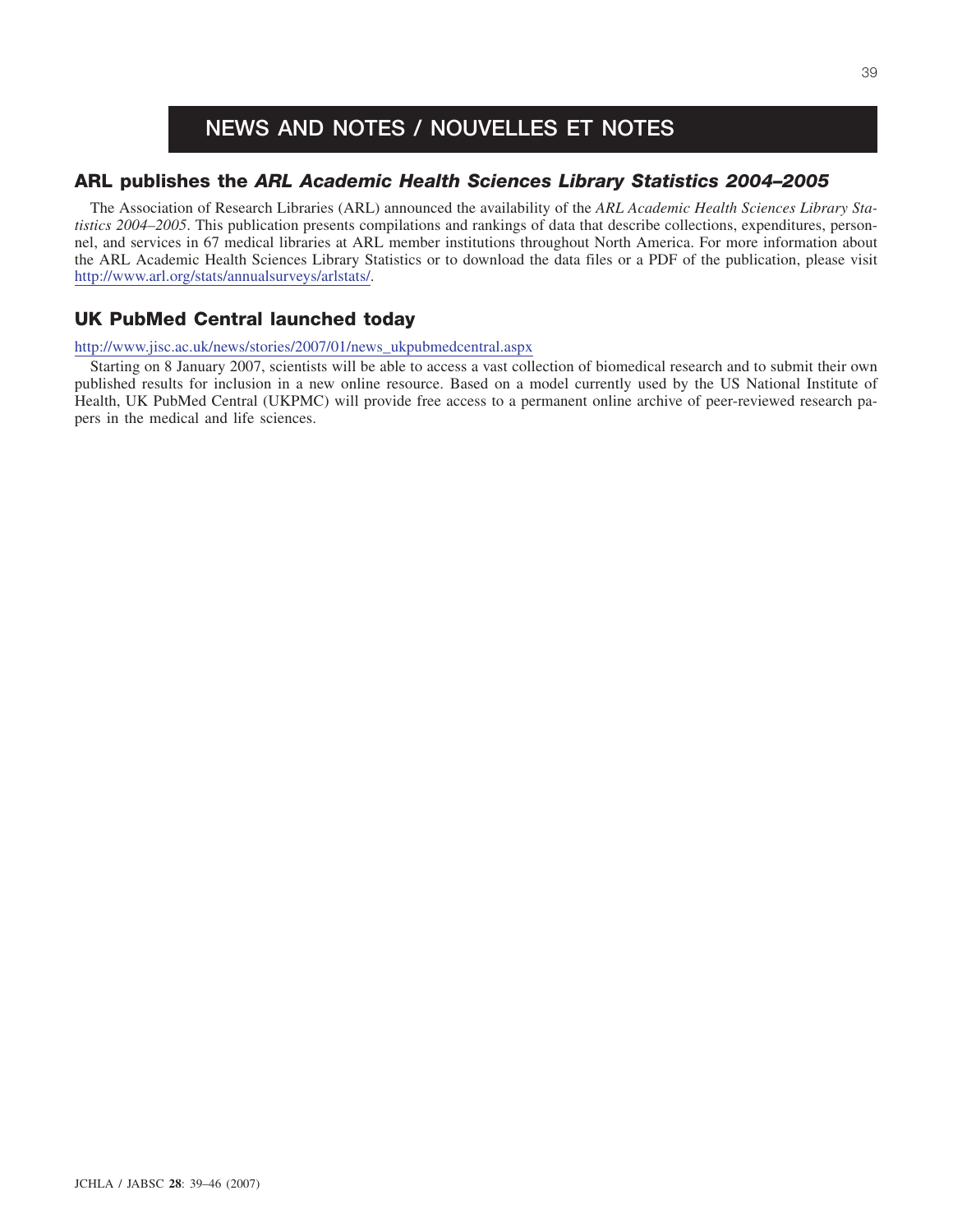### **Open-access journal will publish first, judge later**

Giles J. Nature. 2007 January 4;445(9). doi:10.1038/445009a. <http://www.nature.com/nature/journal/v445/n7123/full/445009a.html>

A radical project from the Public Library of Science (PLoS), the most prominent publisher in the open-access movement, is setting out to challenge academia's obsession with journal status and impact factors. PLoS One will publish any paper that is methodologically sound. Supporters say the approach will remove some of the inefficiencies associated with current peerreview systems — but critics question whether a journal that eschews impact factors will manage to attract papers.

### **Directory of Open Access Journals reaches an important milestone**

#### <http://www.doaj.org>

As of 13 January 2006, the Directory of Open Access Journals (DOAJ) contains 2000 open-access journals, i.e., quality controlled scientific and scholarly electronic journals that are freely available on the Web.

### **NIH launches dbGaP — a database of genome wide association studies**

### [http://www.nlm.nih.gov/news/press\\_releases/dbgap\\_launchPR06.html](http://www.nlm.nih.gov/news/press_releases/dbgap_launchPR06.html)

The National Library of Medicine (NLM), part of the National Institutes of Health (NIH), announces the introduction of dbGaP, a new database designed to archive and distribute data from genome wide association (GWA) studies. GWA studies explore the association between specific genes (genotype information) and observable traits, such as blood pressure and weight, or the presence or absence of a disease or condition (phenotype information). Connecting phenotype and genotype data provides information about the genes that may be involved in a disease process or condition, which can be critical for better understanding the disease and for developing new diagnostic methods and treatments.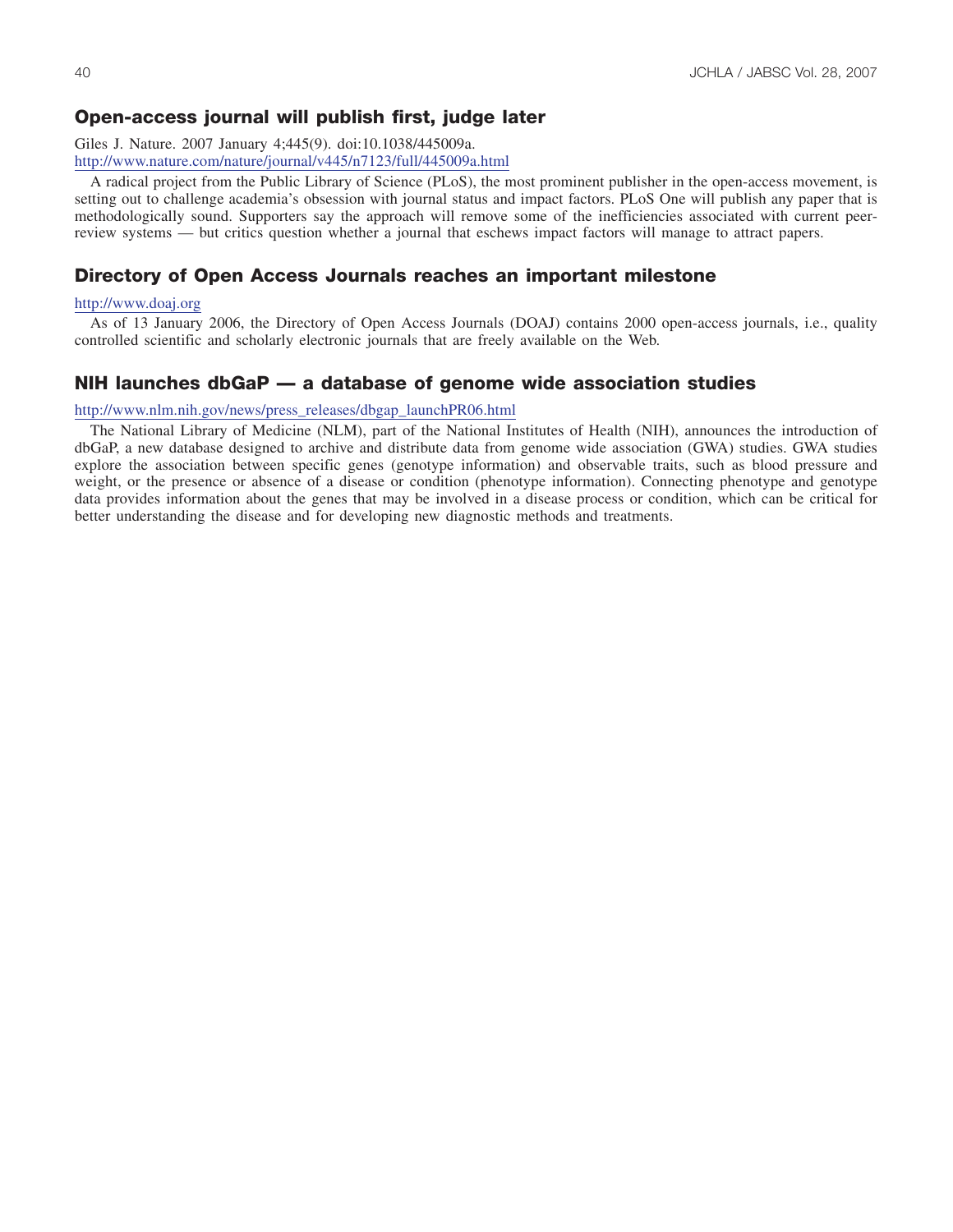## **Cambridge Information Group announces agreement to acquire ProQuest Information and Learning**

<http://info.csa.com/enews/CIGAcQuiresProQuestPR.shtml>

Cambridge Information Group announced it has entered into an agreement to acquire ProQuest Information and Learning, a segment of ProQuest Company (NYSE: PQE), for approximately \$222 million.

## **ALA Library launches Web tools to access professional information**

<http://www.ala.org/ala/pressreleases2006/debember2006/ALALibraryWebtools.htm>

The Library of the American Library Association (ALA) has announced the launch of two new Web tools to aid ALA members, librarians, and library workers in accessing professional information online. The Librarian's E-Library [\(http://www.ala.org/librariantools\)](http://www.ala.org/librariantools) uses tools from Google Co-Op to create a customized search engine. The ALA Professional Tips wiki [\(http://wikis.ala.org/professionaltips/\)](http://wikis.ala.org/professionaltips/) provides a pathfinder to using the rich resources of ALA's Web site; compiles the ALA Library's responses to questions received from the field; and, perhaps most importantly, enables the library community to share new resources for advancing the practice of librarianship.

### **Microsoft book search released in beta**

[http://news.com.com/Microsoft+releasing+book+search+in+beta/2100-1038\\_3-6141162.html?tag=nefd.top](http://news.com.com/Microsoft+releasing+book+search+in+beta/2100-1038_3-6141162.html?tag=nefd.top)

In December Microsoft released a beta version of Live Search Books, its competitor to Google Book Search. Microsoft's new tool is similar in nature to Google Book Search in that it also allows full texts of public domain works to be viewed, searched, or printed. Like Google, Microsoft has chosen to use PDF files for the full-text downloads of books.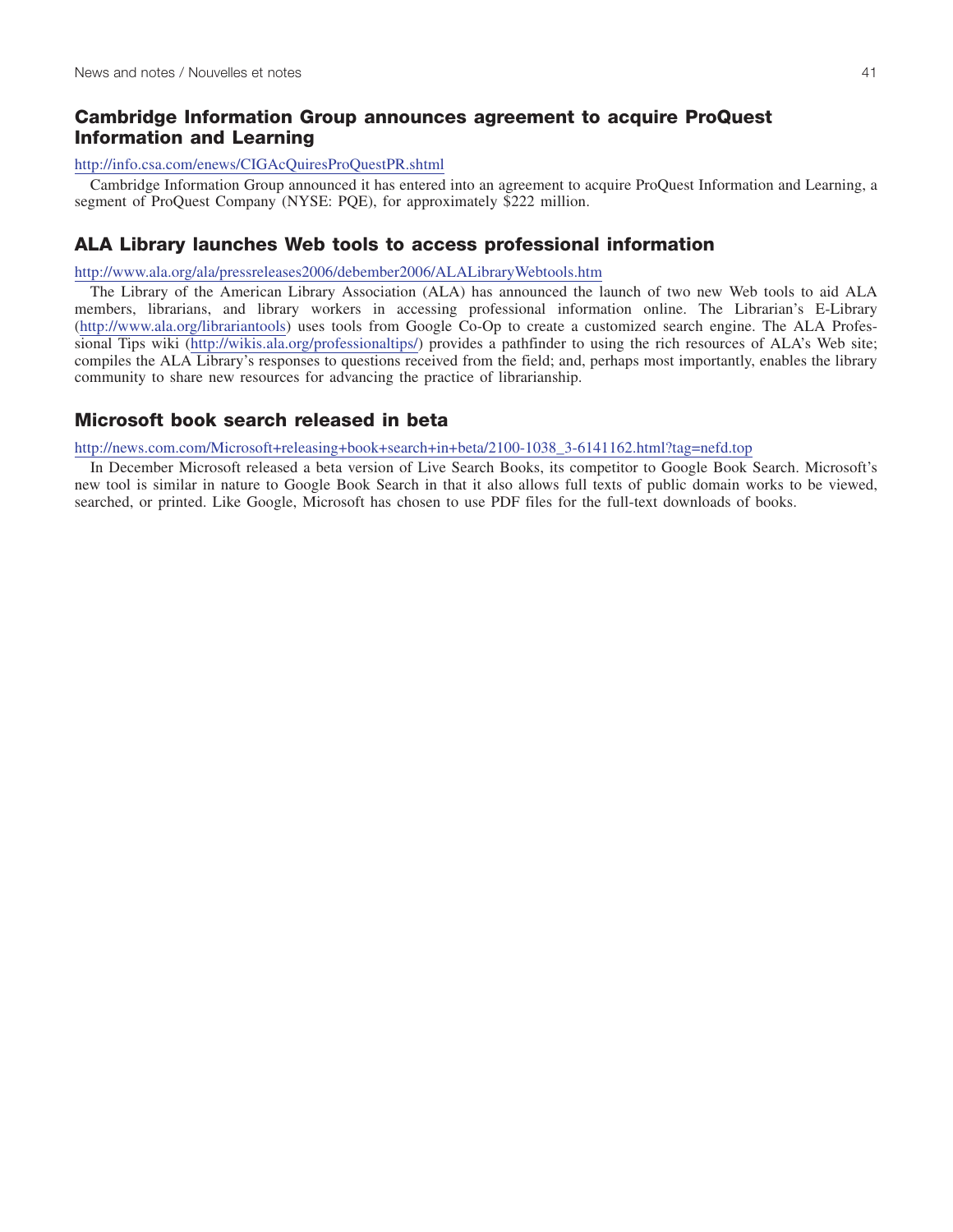## **New** *Journal of Web Librarianship*

### <http://www.lib.jmu.edu/org/jwl/>

Haworth Press is planning a new serial, the *Journal of Web Librarianship*, for publication in Spring 2007. Edited by Jody Condit Fagan, the international, peer-reviewed journal covers material related to all aspects of librarianship as practiced on the World Wide Web, including both existing and emerging roles and activities of information professionals in the Web environment. See the journal Web site for more information, including author guidelines.

## **LC working group established to discuss future of bibliographic control – newly formed group to make recommendations by November 2007**

<http://www.loc.gov/today/pr/2006/06-222.html>

Advances in search-engine technology, the popularity of the Internet, and the influx of electronic information resources have greatly changed the way libraries do their work. To address those changes, the Library of Congress has convened a Working Group on the Future of Bibliographic Control to examine the future of bibliographic description in the 21st century.

### **MEDLINE data changes 2007**

[http://www.nlm.nih.gov/pubs/techbull/nd06/nd06\\_medline\\_data\\_changes2007.html](http://www.nlm.nih.gov/pubs/techbull/nd06/nd06_medline_data_changes2007.html)

The National Library of Medicine (NLM) has posted information on changes made to MEDLINE during annual NLM maintenance known as Year-End Processing. For details, see the Web page listed above.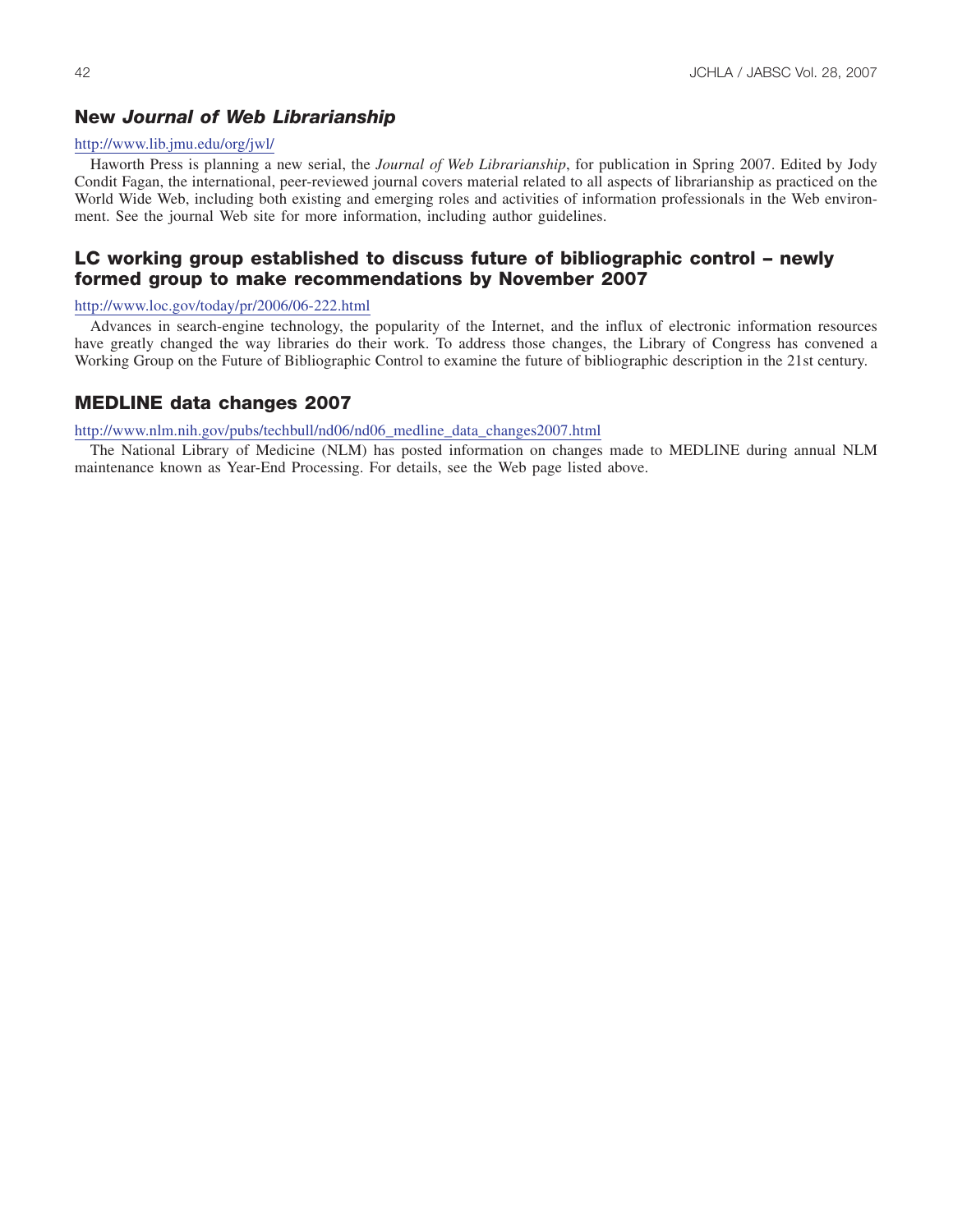# **Meetings, conferences, and workshops**

## **CHLA / ABSC Annual Conference 2007 – Capitalizing on Health Partnerships**

The 2007 CHLA / ABSC Annual Conference will take place in Ottawa, Ontario, 28 May – 1 June. Further details on the program and registration are available on the conference Web site at [http://www.chla-absc.ca/2007/index\\_e.htm](http://www.chla-absc.ca/2007/index_e.htm). Contact information is available at [chla-absc2007.cisti@nrc-cnrc.gc.ca](mailto:chla-absc2007.cisti@nrc-cnrc.gc.ca).

## **Association of College & Research Libraries (ACRL) 2007 Annual Conference – Sailing into the Future: Charting Our Destiny**

The annual meeting of ACRL will take place 29 March – 1 April 2007, in Baltimore, Maryland. The conference is open for registration and full details are available at <http://www.acrl.org/ala/acrl/acrlevents/baltimore/baltimore.htm>.

## **Rethinking North America: Higher Education, Regional Identities and Global Challenges**

#### [http://www.conahec.org/conahec/Conferences/Quebec2007/english/EN\\_Description.html](http://www.conahec.org/conahec/Conferences/Quebec2007/english/EN_Description.html)

The 11th North American Higher Education Conference will be held 25–27 April 2007 in Québec City. Topics will include student and faculty mobility, the integration of higher education and economic development, and sharing best practices in efforts to internationalize institutions. For details, check the conference Web site listed above.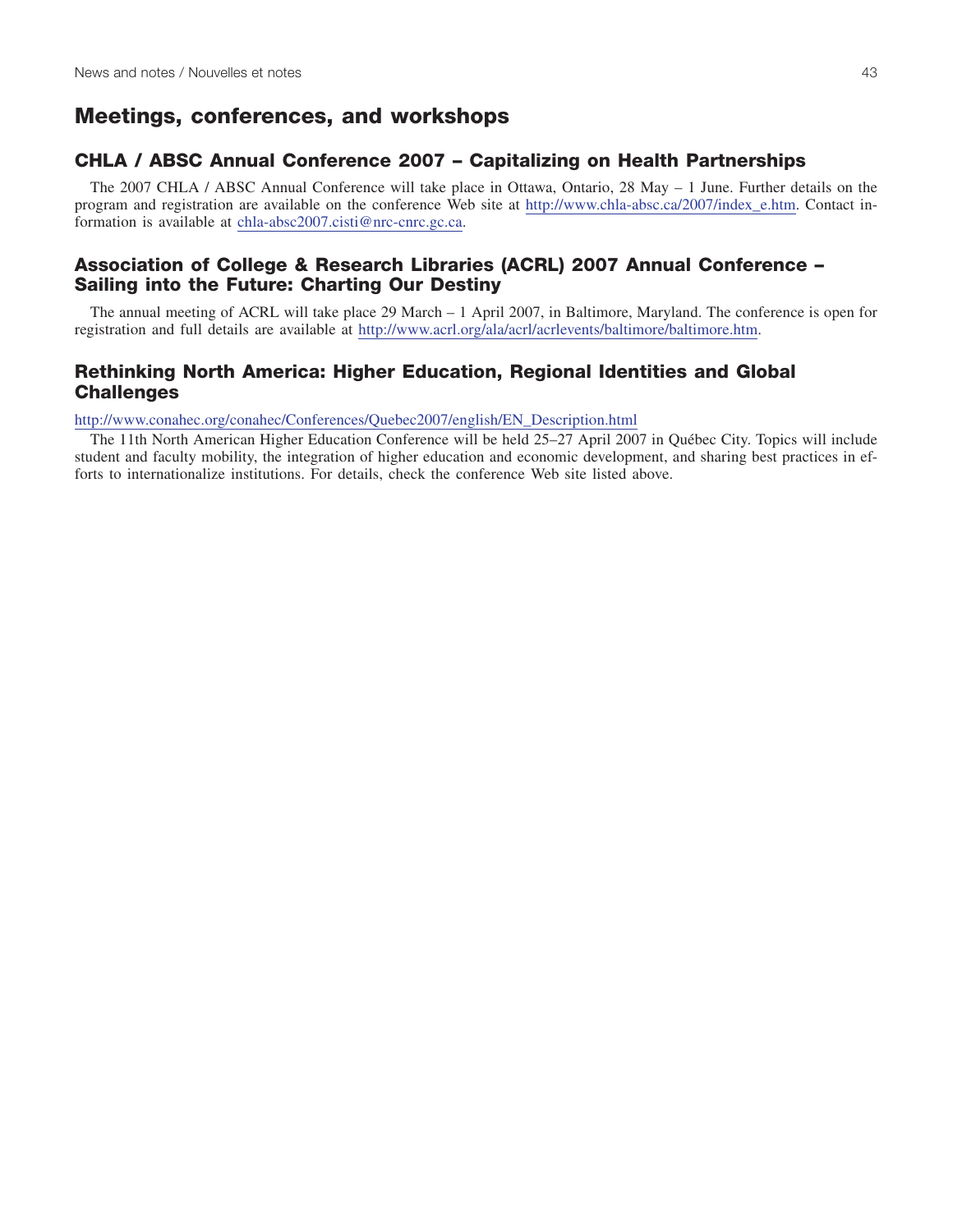## **4th International Conference on Evidence Based Library & Information Practice**

The 4th Evidence Based Library & Information Practice Conference (EBLIP4) will be held 6–9 May 2007, in Chapel Hill, North Carolina. The meeting will be followed by 2 days of CE. Additional information may be found at [www.eblip4.unc.edu.](http://www.eblip4.unc.edu)

# **14th Annual How to Teach Evidence-Based Clinical Practice Workshop**

The 14th Annual How to Teach Evidence-Based Clinical Practice Workshop will be held 24–29 June 2007 at McMaster University, Hamilton, Canada. For details, check the conference Web site at [http://clarity.mcmaster.ca/index.php.](http://clarity.mcmaster.ca/index.php)

## **Medical Library Association (MLA) 2007 Annual Conference – Information Revolution: Change is in the Air**

The MLA's annual meeting will take place 18–23 May 2007 in Philadelphia, Pennsylvania. For details, check the conference Web site at <http://www.mlanet.org>.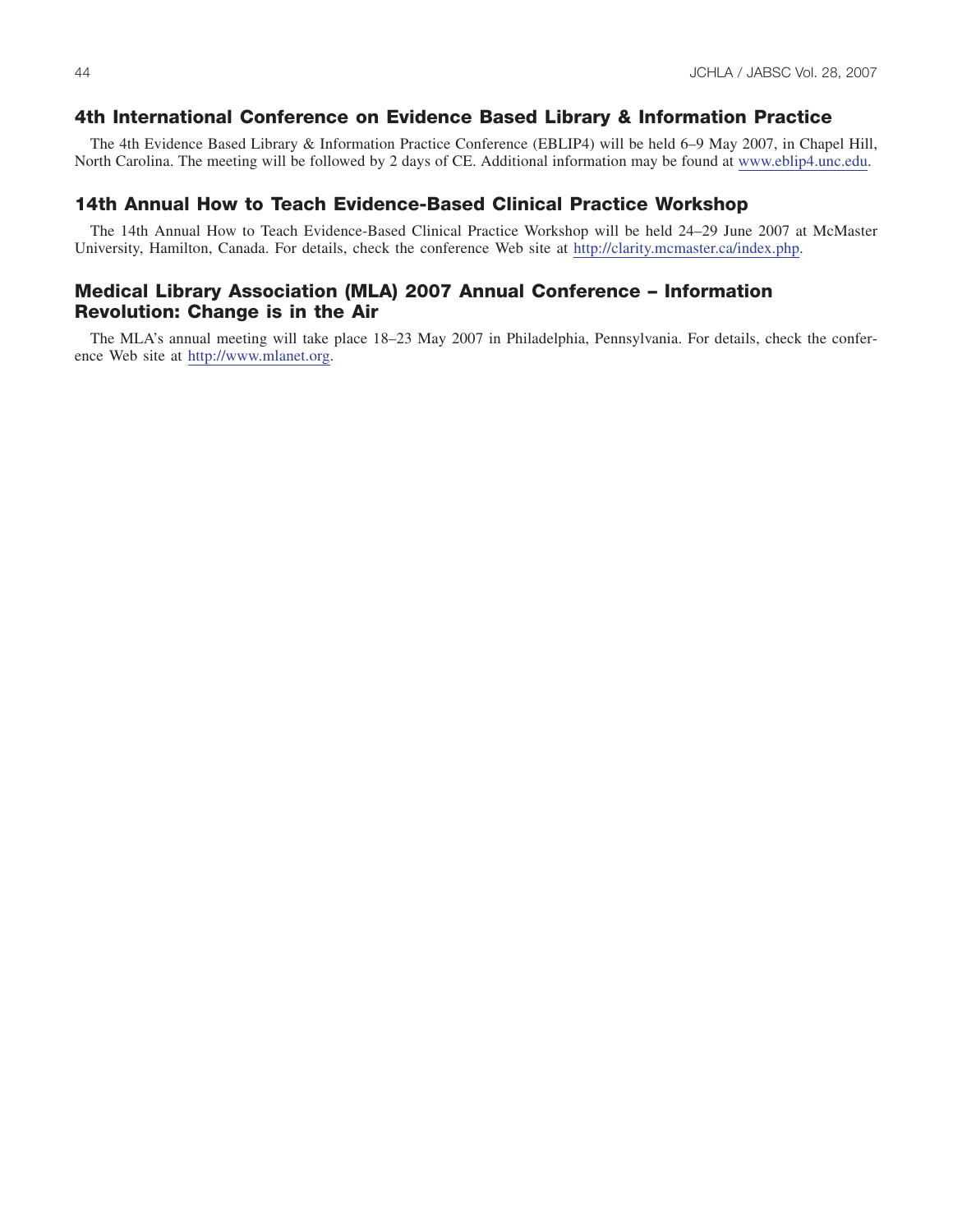## **Canadian Library Association (CLA) 2007 Annual Conference: Retain – Recruit – Restructure: Regenerating the Library Community**

The CLA's annual conference will take place in St. John's, Newfoundland and Labrador, 23–27 May 2007. For details, check the conference Web site at <http://www.cla.ca>.

## **Special Libraries Association (SLA) 2007 Annual Conference**

The SLA will hold its annual conference in Denver, Colorado, 3–6 June 2007. For details, check the conference Web site at <http://www.sla.org>.

## **First International PKP Scholarly Publishing Conference**

The Public Knowledge Project (PKP) is pleased to announce that the first international PKP conference will be held 11– 13 July 2007 in Vancouver, British Columbia, Canada. The conference will promote and celebrate the quality use of the PKP open source software suite: Open Journal Systems (OJS), Open Conference Systems (OCS), and the Open Archives Harvester. For details, check the conference Web site at [http://pkp.sfu.ca/.](http://pkp.sfu.ca/)